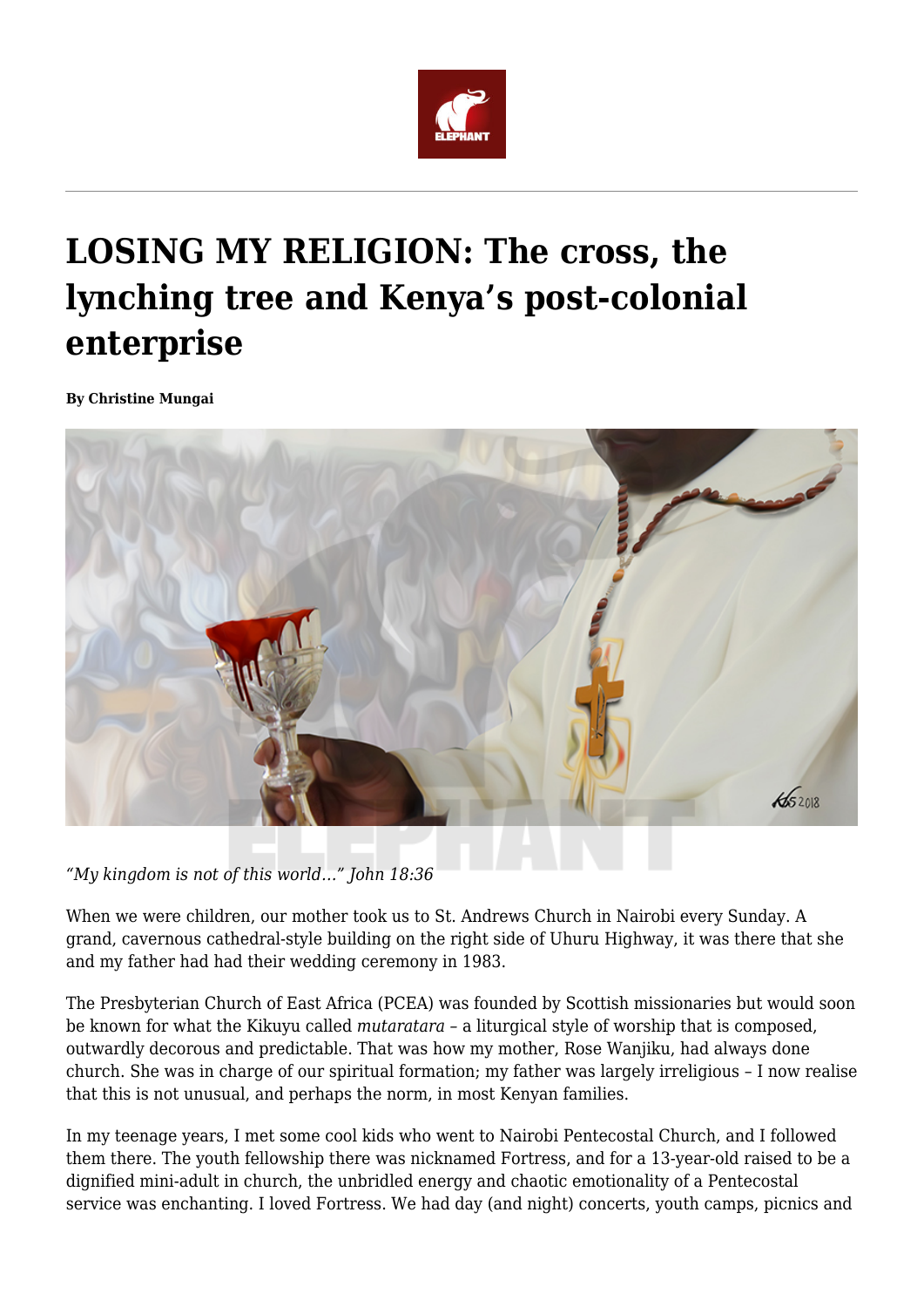movies. I led praise and worship and preached on occasion. We went on "missions" where we proselytised to strangers, prayed in tongues and we baptised in the Holy Ghost.

My mother was not entirely pleased with my new spiritual commitments. I suspect that they seemed a little too ecstatic to her. She resisted my formation of a whole lifestyle that was outside her supervision or control. I would argue that at least I was spending my time in church, not "out there" like other girls. This would usually placate her.

I spent the rest of my teenage years being highly active "in the ministry" as we called it, both at my boarding school and at Fortress when I was home on vacation. And far from being a drag on my social life, church was actually fun. It was not only a sanctuary but also the place where I grew up, developed my own personality, and made deep and meaningful friendships, some of which remain to this day.

\*\*\*

The tension between my mother and I was fuelled by teenage resentment and maternal anxieties, but – like our domestic strife – was located in the context of a country whose religious life had always been animated by its relationship with power.

The 1980s and 1990s were a time when Kenya's Christian institutions were undergoing a profound change, whose effects remain with us today. Purportedly, Kenya is a Christian nation; census data indicates that nearly four in five Kenyans self-identify as Christian.

The tension between my mother and I was fuelled by teenage resentment and maternal anxieties, but – like our domestic strife – was located in the context of a country whose religious life had always been animated by its relationship with power.

The Catholic, Anglican and Presbyterian churches accounted for 70 per cent of Christian congregations in Kenya by the time Daniel arap Moi became Kenya's second president in 1978. Christianity was a colonial project in most of Africa. The missionaries may have been welcomed in individual communities, but the machinery of the colonial state followed very soon after, enforcing and accelerating the winning of (bodies and) souls.

In England, Lambeth Palace on the south bank of the River Thames is the official London residence of the Archbishop of Canterbury. The Houses of Parliament are less than 400 metres away, on the opposite bank. The British colonisers diligently replicated this spatial intimacy of church and state. In the capital cities of most former British colonies in Africa, the official residence of the Anglican archbishop was next to, or across the street from, the Governor's Mansion.

In Nairobi, the Anglican archbishop's residence, even today, is at the T-junction of State House Avenue and State House Road, right across the road from the official residence of the Head of State and Commander-in-Chief.

Because of their colonial roots, the mainstream churches had an uncritical relationship with the government, even after independence when both institutions were "Africanised". The churches were firmly pro-establishment, preferring to "keep out of politics" and focusing on providing social services.

The Anglican and Presbyterian churches were formally organised under the National Council of Churches of Kenya (NCCK). Formed in 1966, NCCK was an umbrella of 37 church organisations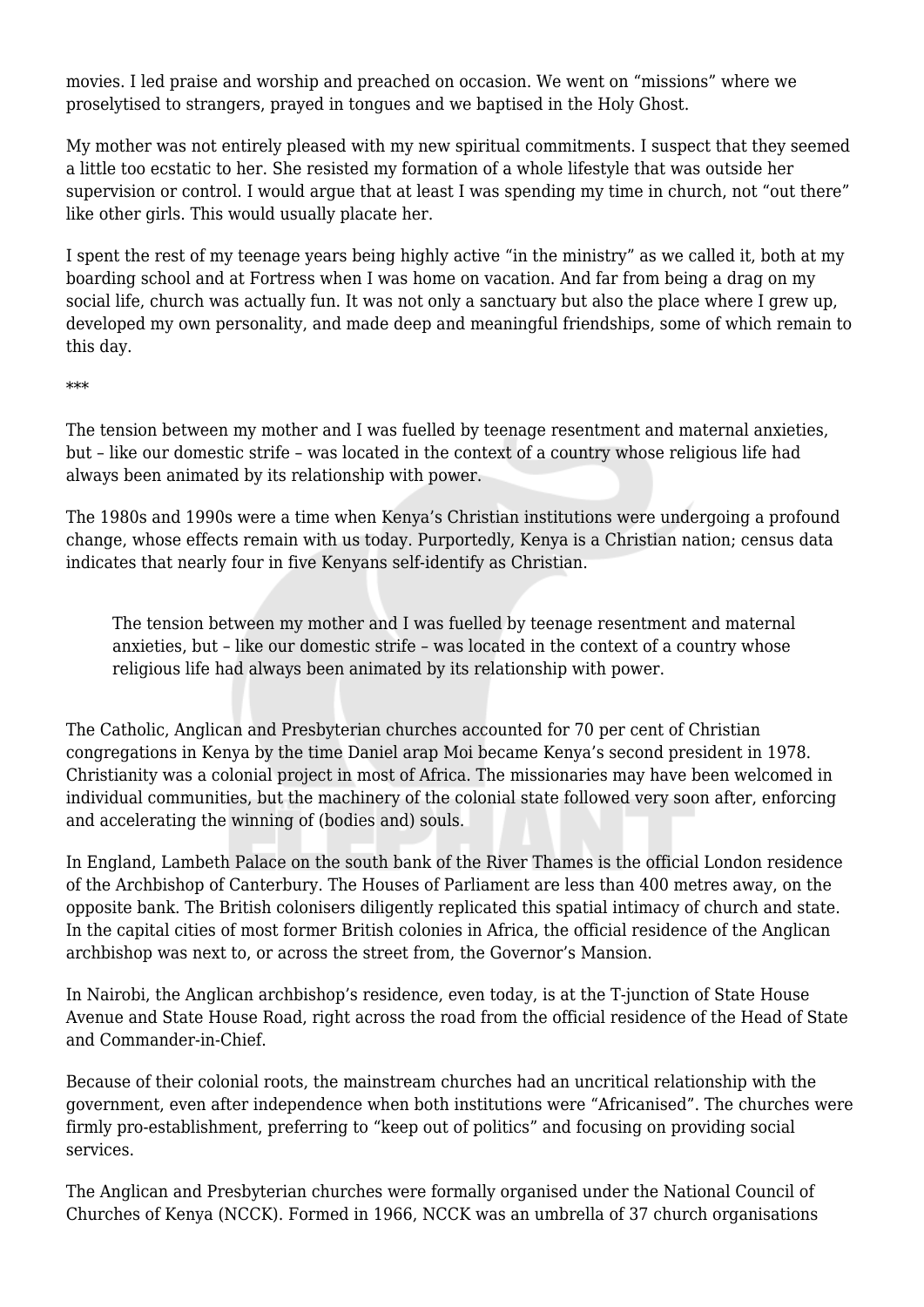affiliated to the Anglican and Presbyterian churches. In 1978 (the year that Moi became president) NCCK was commissioned to undertake a theological study of three words: "peace, love and unity". Peace, Love and Unity was the slogan underlying President Moi's new political philosophy of Nyayo, as he called it. But Moi's regime would end up being anything but peaceful, loving or uniting.

\*\*\*

Moi was vice president when Kenya's first president, Jomo Kenyatta, died in 1978. The constitution directed that the vice president take office upon the death of the president, but in the years that Kenyatta's health began to fail, politicians close to Mzee had tried to sideline Moi – ostensibly because he lacked the political clout of Kenyatta, and was ethnically Kalenjin, whereas those establishment politicians were mostly Kikuyu.

In fact, that group had tried to change the constitution to block the automatic succession of a president by his deputy. Though they failed in that regard, Moi nevertheless began his tenure with a deep sense of political insecurity.

By 1982 that insecurity had turned into a fully-fledged political crisis. In the early hours of August 1st of that year, a group of Air Force officers commandeered state radio and declared a coup. Within hours, forces loyal to the incumbent president had crushed the coup attempt, but it would be the pivotal point in the downward repressive spiral of the Moi regime, with increasing surveillance, detentions, arbitrary arrests and imprisonment intensifying in the mid- to late 1980s.

The "Peace Love and Unity" study coordinated by David Gitari (who decades later became Kenya's Anglican archbishop) was intended to provide a theological interpretation of the Nyayo philosophy. The ultimate goal was to get the [Nyayo](https://twitter.com/hashtag/Nyayo?src=hash) philosophy incorporated in religious education in schools and also among church congregations. The study was published in 1983 as a book called *A Christian View of Politics in Kenya: Love, Peace and Unity*.

But as the political space became more constricted in the mid-80s, the NCCK became more vocal against the Moi regime. It must be said here that NCCK and the Catholic churches were ethnically disproportionately Kikuyu and Luo. This was possibly for historical reasons, as the early Christian missionaries were most active in areas dominated by Kikuyus and Luos.

The "Peace Love and Unity" study coordinated by David Gitari (who decades later became Kenya's Anglican archbishop) was intended to provide a theological interpretation of the Nyayo philosophy. The ultimate goal was to get the Nyayo philosophy incorporated in religious education in schools and also among church congregations.

Possibly to counter the rising malcontent, Moi created an alliance with a number of Pentecostal and evangelical congregations who would come together under the Evangelical Fellowship of Kenya (EFK) – and whose ethnic composition happened to be closer to that of Moi and his allies. Congregations, such as the African Inland Church (AIC), the Reformed Church of East Africa, Kenya Assemblies of God and the African Gospel Church were part of this evangelical fellowship; Moi himself was said to be a very religious man, an AIC faithful, whose habit was to wake up at 5am for prayer and reading the Bible.

Because of their closeness to the seat of power, the evangelical churches now came to occupy a privileged place in 1980s and 1990s Kenya.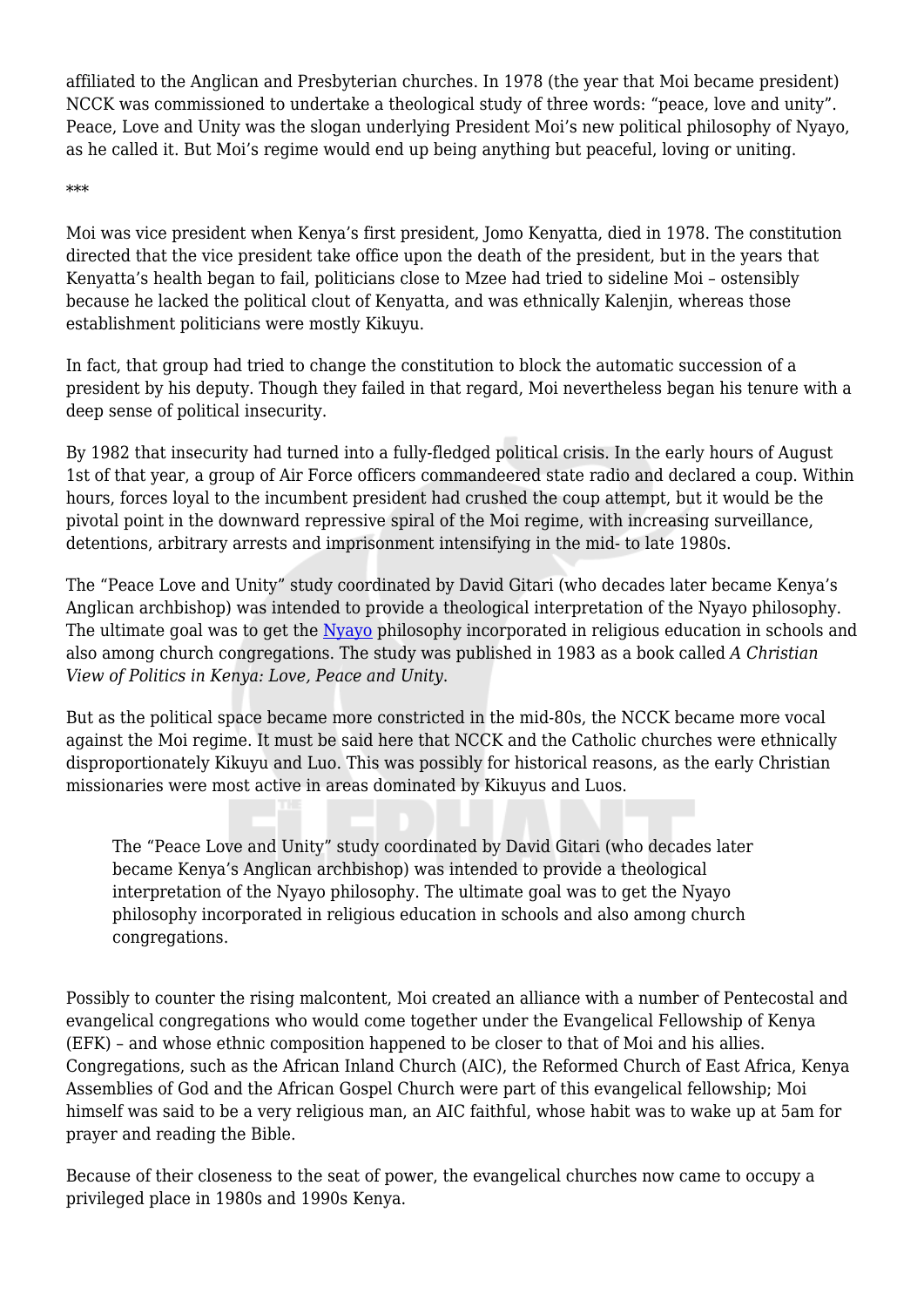The position taken by the EFK during that time was one of consoling the State rather than confronting it; the image of the President as "God's anointed" became a frequent one.

Meanwhile, NCCK and Catholic leaders continued to speak out against government excesses. The most vocal of these leaders were Rev. Timothy Njoya of PCEA (who for a time headed my mother's congregation at St. Andrews), as well as Bishops Alexander Muge, David Gitari and Henry Okullu, all Anglican. Among the Catholics, the most outspoken was Bishop Ndingi Mwana a'Nzeki of the Nakuru Catholic diocese.

As the university community was harassed and diminished, especially after state repression, detentions and surveillance were ramped up in the 1980s, the NCCK became the major institutional challenge to Moi's regime. The churches had the organisational network and national infrastructure to mount and sustain a form of protest politics in what was then a one-party state.

In turn, government politicians adopted a defensive stance and challenged the legitimacy of the church in discussing matters of politics. The evangelical fellowship, for its part, led by Bishop Ezekiel Birech of the AIC and Bishop Arthur Kitonga of Redeemed Gospel Church, often denounced NCCK in vehement Sunday sermons that were then printed in state-leaning newspapers. Kenyan churchgoers saw the acrimonous split along denominational lines, but few saw its ethnic and political dimension.

Moi won the 1992 election against a badly fractured opposition and on the back of state-sponsored gangs that suppressed the vote in much of the country. But by this time Kenya was in dire economic straits, with decay everywhere you looked – uncollected garbage, spiraling inflation and crumbling public services.

I was just a child at this time, but I remember the panic that seemed to seep into my parents' conversations when they talked about money; the faint disgust with which my father handled the newly minted Ksh500 note (previously, Ksh200 was the biggest denomination). He said that this new note was a sure sign that Kenya was going to the dogs.

This was also the time that the "prosperity gospel" began to explode in Kenya. With a roughly evangelical stance, the prosperity gospel churches offered a version of Christianity that was both appealing and logically consistent with the political mood of the day, one that presented spiritual practice as a site for claiming back some power in a country where things were falling apart. Like the Pentecostal congregation that I was a part of, they were radical, emotionally speaking, in terms of an ecstatic worship experience. But politically, they were solidly conservative – they offered a privatisation of solutions in the face of public dilapidation that seemed beyond hope. Claim *your* miracle. Reap *your* blessing. Accept Jesus as *your personal* saviour.

\*\*\*

As I grew older and became more politically conscious and intellectually mature, my faith began to be a source of deep internal strife. I was increasingly uncomfortable with interpretations of Scripture that seemed to be obsessed with meticulous sexual policing, which of course was always directed at the girls ("be careful not to cause a brother to stumble!") but made almost no demands on the boys.

This was also the time that the "prosperity gospel" began to explode in Kenya. With a roughly evangelical stance, the prosperity gospel churches offered a version of Christianity that was both appealing and logically consistent with the political mood of the day, one that presented spiritual practice as a site for claiming back some power in a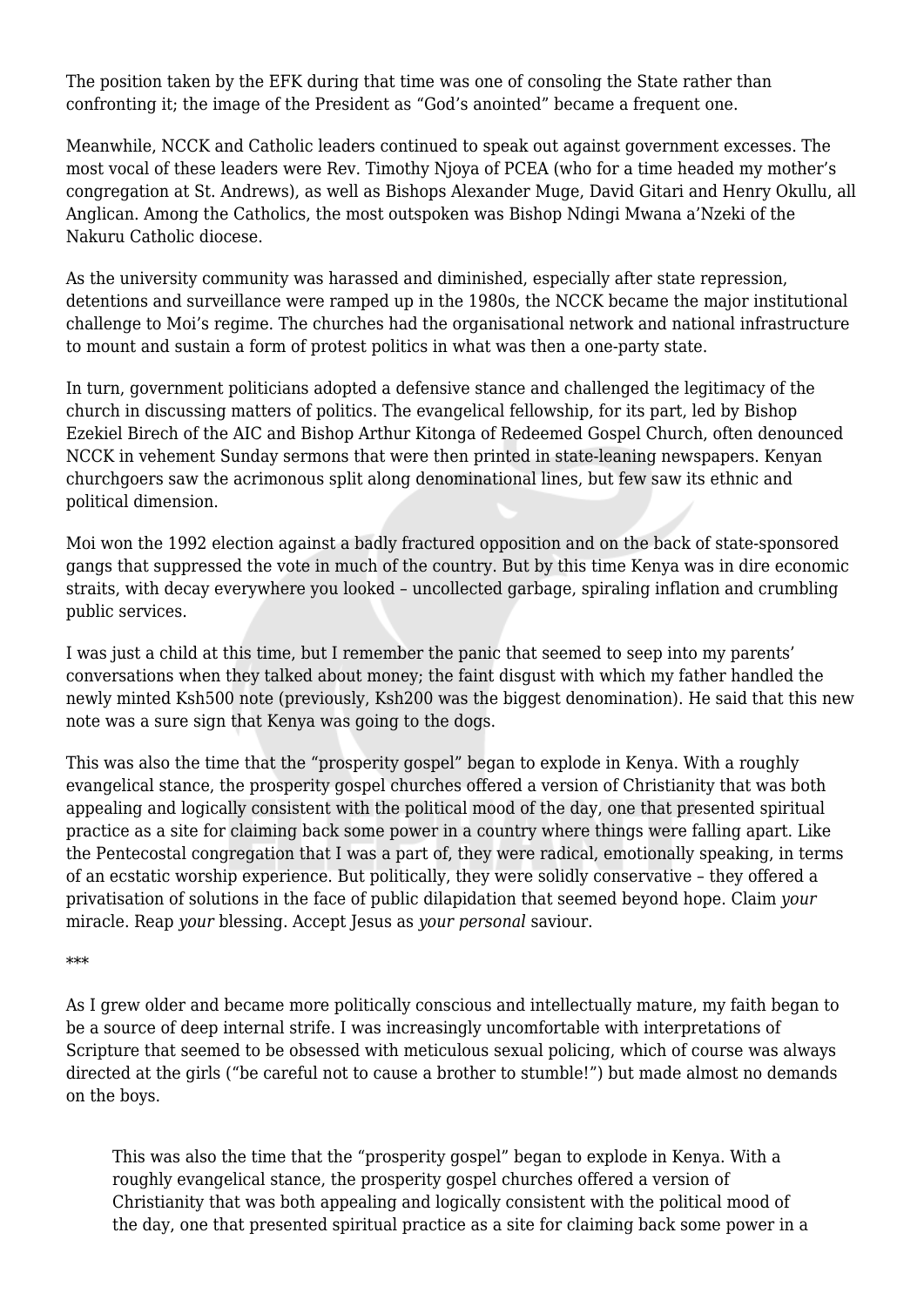country where things were falling apart.

Perhaps it wasn't incidental that many of our fathers were disinterested in the church – except when they were looking for a good woman to marry. Church was a place women learned, practised and refined their marriageability. Men didn't need to. We were discouraged from dating casually, unless the relationship was headed towards marriage. That produced an incentive to declare things more serious than they actually were, or needed to be. And then the power play began – it fell upon the boys to proclaim whether that relationship was indeed headed towards marriage and upon the girls to demonstrate how wifeable they were.

One of the major traits of wifeability was the maintainance of the "purity" in the relationship. So we (the girls, mostly) expended enormous amounts of energy discussing "how far is too far" in relating to the opposite sex (Holding hands? Kissing? Petting? Actually, what exactly is petting?). And then, it seemed the boys would adjudicate whether the girl had adequately maintained the collective purity of the relationship or had fallen short of the glory of God. It was a bizarre dance that rested upon the presumption that a woman's body was a kind of blank slate with no innate desires of its own.

This was during Mwai Kibaki's first term as president. In the course of just five years, Kenya's political mood made a full about-turn – from the joy and optimism of the 2002 election in which democracy had triumphed to the violent aftermath of the 2007 election.

Kibaki's first swearing-in ceremony was the first, and I believe the last, political meeting my mother attended in her life; she walked from our home in South B to Uhuru Park to join the celebratory throng and watch a new democratic government take power. (Throng is a word I like. It is dense and heaving, as though people's bodies were compressing and purging themselves, and each other, of the weight of dictatorship and failed dreams.) By then I was in my early twenties, and the friction between my mother and I would increasingly shift from being a dispute over denomination into one over politics.

Kibaki quickly consolidated power around his own Kikuyu elite, which seemed to me an obvious betrayal of the multi-ethnic and popular mandate that had brought him to power. But at family meetings, funerals and weddings, I would hear my relatives proclaim quite categorically that Kenya was much better off under a Kikuyu president. In fact, Kibaki was God's anointed. At home I would constantly challenge my mother on those kinds of declarations, my voice shrill and my manner emphatic. How do we know that whoever is in power is God's anointed? What is godly about chauvinism? Are we now saying that Anglo Leasing is the will of God? She would only wearily listen to me and wave me off.

Just five years later, in the aftermath of a disputed 2007 election, I watched in horror the smouldering remains of a church in Kiambaa, where a mob shut dozens of people in a church, blocked the door with a mattress and set the sanctuary on fire. As the smoke billowed on the television screen, my mother turned to me and calmly said the most cutting words she had ever said to me. "Do you think that when they come for you they will ask you who you voted for?"

It was clear what she meant. Kenya was a country where your ethnicity was everything. It could be the difference between life and death. And I hated to admit it, but she was right.

That day I was unconvinced that the personal holiness that we were taught to aspire to as a mark of the Kingdom would save me from a political system that was so depraved and unjust that I could be summarily executed for having the wrong last name. My piety would not save my body. Thirty people died that day, and so did most of my faith.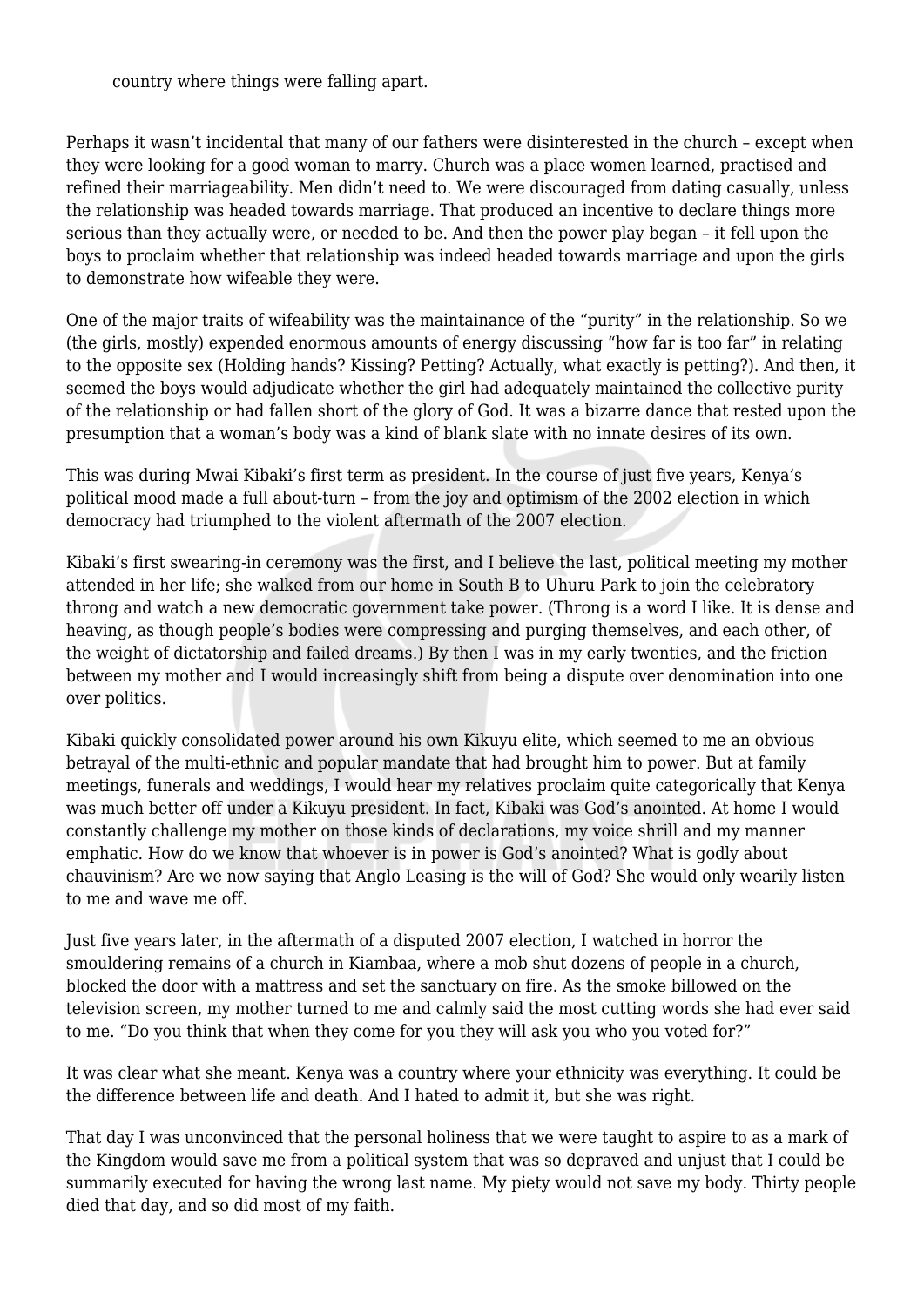I spent the next eight years of my life vaguely describing myself as an agnostic, "spiritual but not religious", or generally avoiding matters of faith. It increasingly seemed absurd to me that one could be an African and a Christian, and even less a self-respecting, or at least politically conscious African, with any kind of serious commitment to social justice. *Christianity is a white man's religion,* I thought. *I don't really know any African religions, so I will have none.*

That day I was unconvinced that the personal holiness that we were taught to aspire to as a mark of the Kingdom would save me from a political system that was so depraved and unjust that I could be summarily executed for having the wrong last name. My piety would not save my body. Thirty people died that day, and so did most of my faith.

## \*\*\*

First-century Judea was a colonial project. The land itself brought in little revenue to the Roman treasury, but by controlling it, Rome could control the land and sea routes to Egypt, which was the breadbasket of the empire.

Judea was also a border province against the Parthian Empire (in modern day Iraq and Iran), a rival of Rome in the east. The Bible records that the Jews had been taken into exile in Babylon some centuries before, and though they had returned to their homeland, the Jews were viewed as suspicious and potential fifth columnists by Rome, because of that lengthy exile to the east.

It was here that the New Testament records than God became incarnate into man. Jesus, as described in the Bible, was not only from Judea, but from a town in Galilee called Nazareth. Jesus of Nazareth. The Christian faith now reflexively associates Nazareth with the power, awe and authority of the Divine, but in the first century Nazareth was nowhere to be bragged about.

The historic Nazareth was an area of entrenched poverty in the ancient world. The people of Nazareth were on the bottom of society. When Herod the Great – the Jewish king who was little more than a Roman colonial administrator – died in 4 BC, the Roman armoury in Sepphoris, just outside Nazareth, was robbed. The Romans retaliated by crucifying 2,000 Jews as a public warning against such revolts. Sepphoris was burned to the ground, and its inhabitants were sold into slavery.

Less than a decade later, there was another revolt, this time against paying taxes. Another Roman crackdown followed, with many more crucified. The place earned a reputation for being a hotbed of unrest; young Nazarenes were labelled gangsters and thugs.

The elite one percent in Jerusalem – the priests, teachers of the law and Sadducees – looked upon those from Nazareth as uneducated and uncultured; Nazarenes were subjected to slurs on their purported lax morals and were policed for their lack of manners. The people of Nazareth were considered a Problem People.

One can thus understand the disciple Nathaniel's jaded statement when Philip excitedly tells him that he has met the Messiah: "Can anything good come from Nazareth?" In fact, we ought to consider "Jesus of Nazareth" a politically loaded statement, akin to *Jaymo kutoka ghetto*. In the gospel of Luke, the birth of Jesus is spoken about in this metaphor of Empire.

The Mediterranean world called Caesar *sôtêr* (saviour of the world). Caesar was the one who brought Peace, Love and Unity, *Pax Romana*, to the ancient world. So when the gospel writers used the word *sôtêr* to announce the birth of Jesus: "To you is born this day in the city of David a Saviour, who is the Messiah, the Lord," (Luke 2:11) they were essentially undermining the authority of the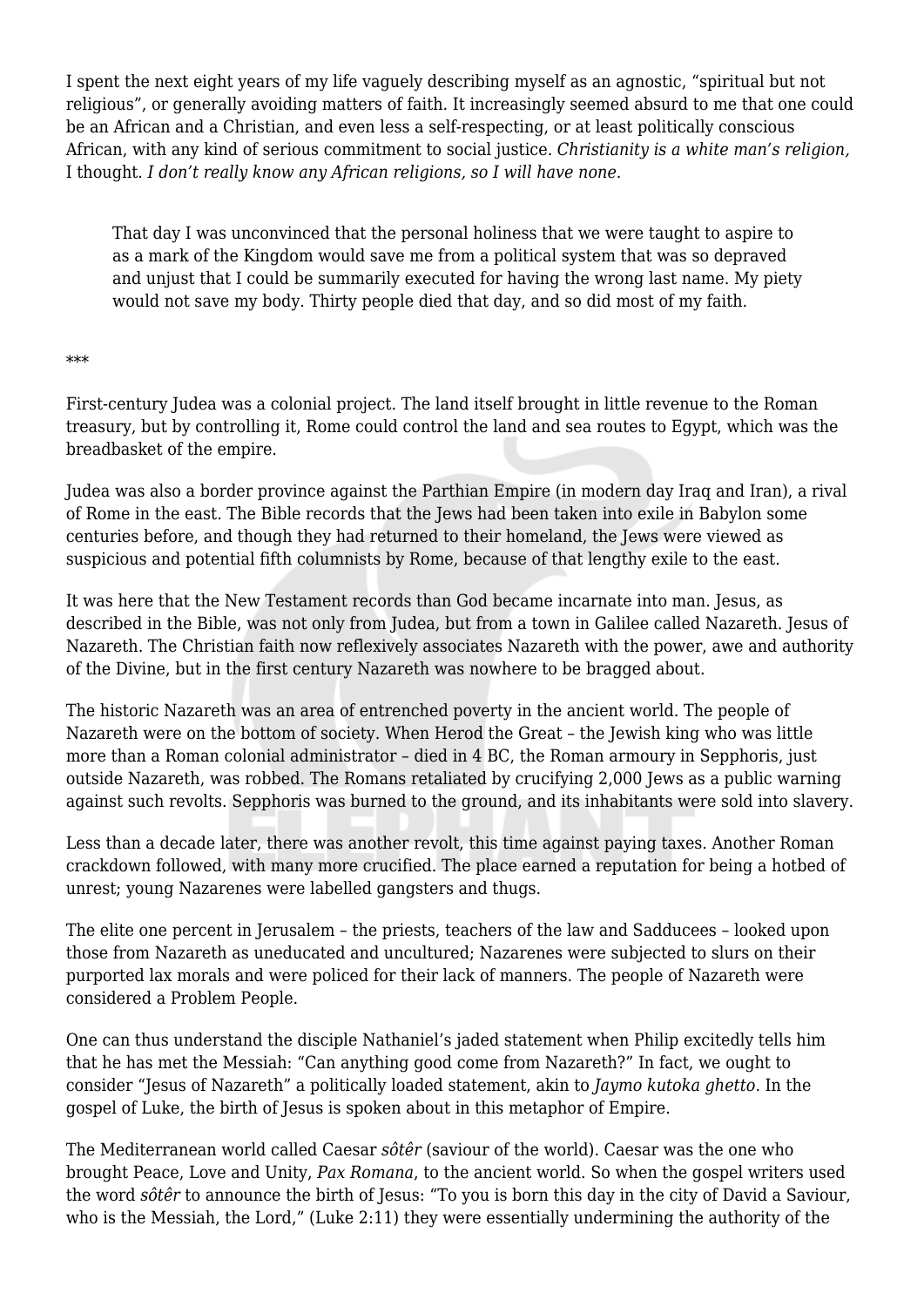empire.

Crucifixion was a public execution that was carried out as a warning for those who rose up against the state, for those who refused to know their place. Jesus was executed for sedition, a political offence, and not blasphemy, a religious one – the inscription on the cross mockingly said "This Is The King Of The Jews".

The way the Roman State tortured and executed Jesus and his early followers was not incidental. It tells us who Jesus was in relation to the state – crucifixion was done publicly, as a warning, in response to a perceived offence against the authority of Caesar.

Crucifixion was a public execution that was carried out as a warning for those who rose up against the state, for those who refused to know their place. Jesus was executed for sedition, a political offence, and not blasphemy, a religious one – the inscription on the cross mockingly said "This Is The King Of The Jews".

More than 4,000 black men, women and children were lynched in the American South between 1900 and 1950. Lynchings were public events, sometimes announced in advance. Photographs were taken and used as postcards. Bodies were dismembered and parts handed out as souvenirs.

Both the cross and the lynching tree were symbols of terror, instruments of torture and execution, reserved primarily for slaves, criminals and insurrectionists, writes American theologian James Cone, who passed away this April. According to Cone, Jesus and blacks in America suffered a similar fate: both were publicly humiliated, subjected to the utmost indignity, unfairly tried and quickly condemned, tortured and left to die as a public warning.

During colonialism, several Kenyans experienced similar indignities. Otenyo Nyamaterere was killed by a British firing squad in Kisii in western Kenya for resisting the advance of the colonial state in the early  $20<sup>th</sup>$  century. He was beheaded and his headless body left on a bridge. Waiyaki wa Hinga, the Kikuyu chieftain who resisted harassment and forced taxation, was buried alive at a prison camp in 1890. Koitalel arap Samoei, the Nandi chief who fought British occupation for eleven years, mounting guerrilla attacks on the railway and colonial forts, was shot at point blank range by a colonial official who had asked him to meet and discuss peace; Koitalel's skull was then carried off to Britain.

Then there was General Baimungi Marete of the Mau Mau, a leader of the armed rebellion of the 1950s that fought for Kenya's self-rule. General Baimungi and his lieutenants held out in forest camps as Jomo Kenyatta, who would become Kenya's first president, negotiated an independence treaty with the British. The colonial structures were left intact; Kenyatta would now head this new expropriating state.

After independence, Kenyatta sent word to the Mau Mau fighters that they would receive land and compensation if they surrendered their weapons. They emerged from the forest and waited for their promised land, only to be killed by government agents. The bodies of Baimungi and two lieutenants were displayed publicly in Chuka for three days by an independent Kenyan government, and the Mau Mau was declared a banned organisation.

Kenyatta went on to publicly declare: "Mau Mau was a disease which was eradicated, and must never be remembered again." The Mau Mau remained a banned organisation in Kenya until 2003. The colour of the administrators had changed, but the colonial logic remained intact.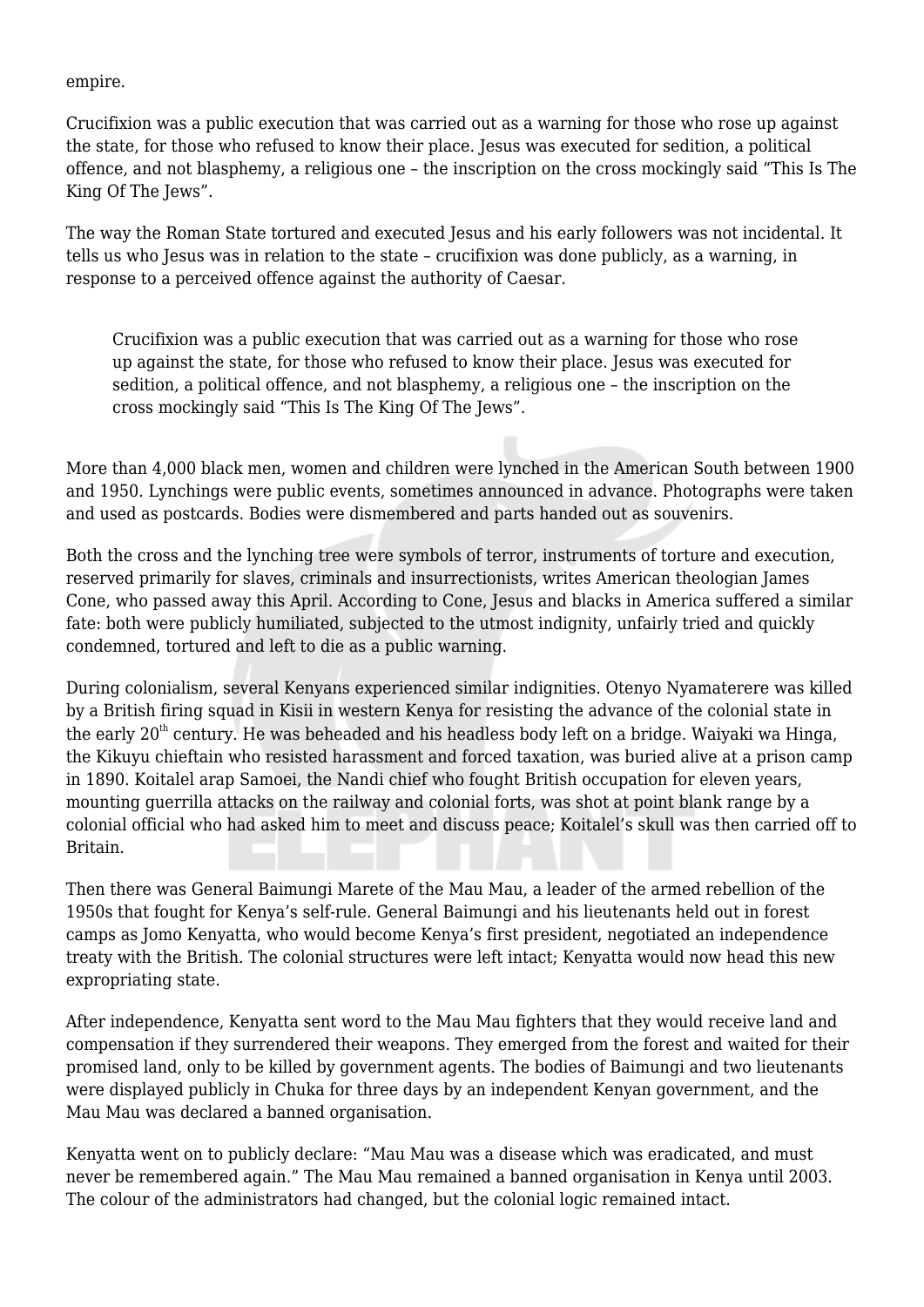After independence, Kenyatta sent word to the Mau Mau fighters that they would receive land and compensation if they surrendered their weapons. They emerged from the forest and waited for their promised land, only to be killed by government agents. The bodies of Baimungi and two lieutenants were displayed publicly in Chuka for three days by an independent Kenyan government, and the Mau Mau was declared a banned organisation.

The fact that white colonisers would use the symbol of a Nazarene anti-colonialist to enforce and entrench the very project of colonisation is a testament to the twisted genius of white supremacy. But Jesus of Nazareth was no coloniser.

## \*\*\*

There's a difference between priests and prophets, as religious scholar Jonathan Walton describes in his book *Watch This! The Ethics and Aesthetics of Black Televangelism.* Priestly leaders believe that the structures of society are fundamentally good and that any political or social problems are the result of a few bad apples or degraded moral standards, as opposed to inherent flaws in the structures of society. Priests seek to nurture humility, patience and goodwill in their congregations in order to integrate them into the culture as productive and loyal citizens. By doing this, priests accommodate themselves and their parishioners to injustice without necessarily affirming it – at most, they encourage the congregation to endure those things that cannot be readily changed.

Priests generally seek to "stay out of politics"; whenever they do get involved in politics, it is usually to use their respectable social standing to have access to the ear of the powerful. Priests believe they can be a "good influence" to the ruling class, appealing to their moral goodwill to try and obtain justice. Pray for your leaders, they say. *Touch not God's anointed.*

Priests are uncomfortable with social protest or real reform because it might lead to a loss of their social capital.

But the prophet is different. "The prophet views society as neither fundamentally good nor bad, but as fundamentally flawed," Walton writes. Prophets have a clear theological and political conception of what those flaws are and an uncompromising declaration that if the injustice is not uprooted, the society will be destroyed.

The prophet is social reformer with no moral middle ground. No form of oppression is consistent with God's will, the prophetic witness declares, and is actually in opposition to the very physical form that God chose to be incarnated in first-century Judea. *Turn around!* the prophet declares. *You're going the wrong way!* It seems to me that Christianity's prophetic roots were never fully formed; they were prematurely twisted into an entwining conformity with colonial and neo-colonial states – Rome, Britain, America, Kenya.

"The prophet views society as neither fundamentally good nor bad, but as fundamentally flawed," Walton writes. Prophets have a clear theological and political conception of what those flaws are and an uncompromising declaration that if the injustice is not uprooted, the society will be destroyed.

I now see that the focus on personal piety and private redemption that energised my formative years ended up obscuring calls for social justice. The uncritical embrace of society's unjust structures – especially the capitalist economy that has its colonial logic intact and the obsession with morals and